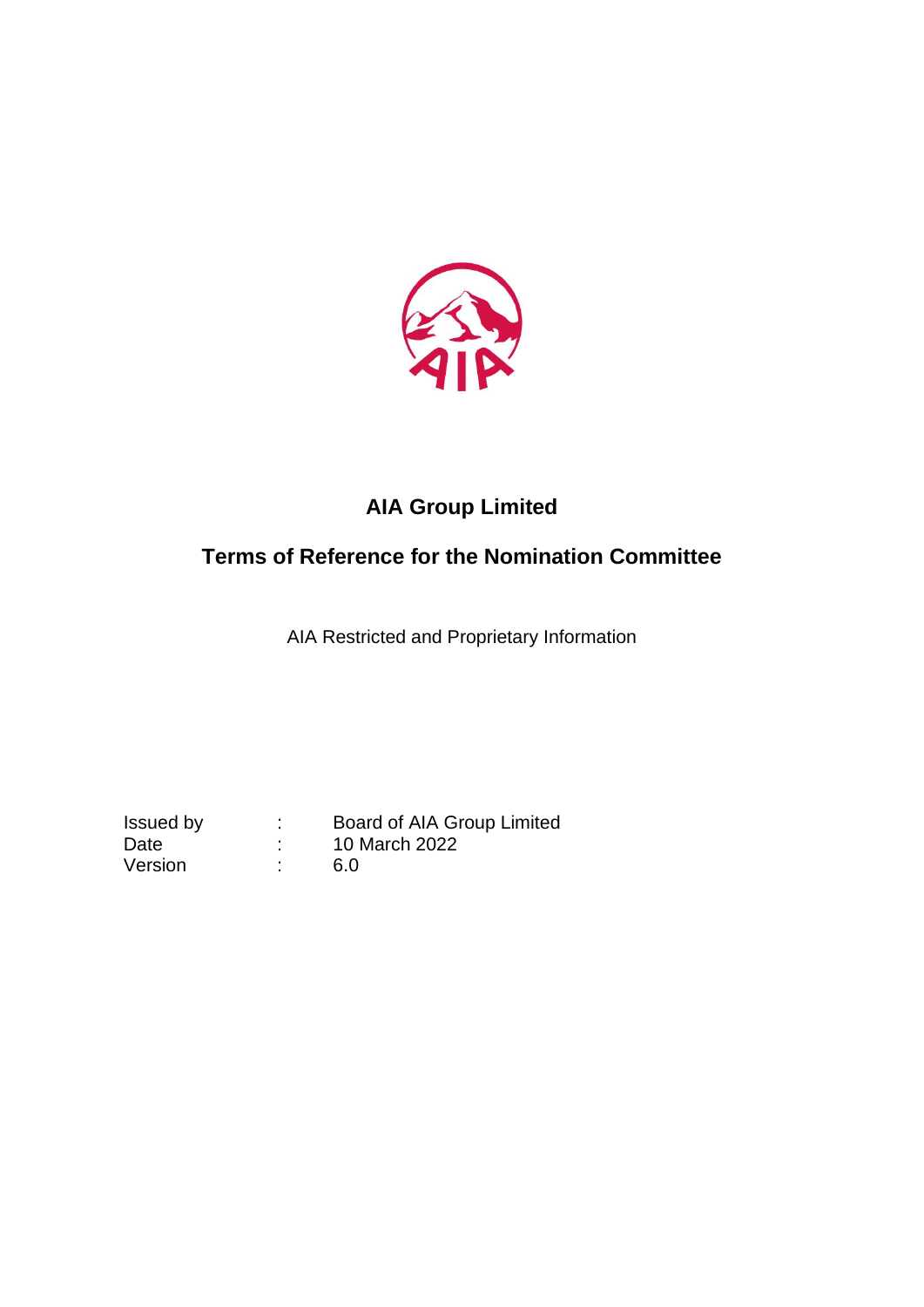## **Definitions**

1. For the purposes of these terms of reference (these **Terms**):

**Board** means the board of directors of the Company.

**Company** means AIA Group Limited.

**Company Secretary** means the company secretary of the Company.

**Directors** mean the directors of the Board.

**Nomination Committee** means the nomination committee established by the resolution of the Board in accordance with clause 2 of these Terms.

**Shareholders** mean the shareholders of the Company.

#### **Constitution**

2. The Nomination Committee was established by resolutions of the Board on 1 September 2010.

#### **Membership**

- 3. The members of the Nomination Committee shall be appointed by the Board from amongst the Directors and shall consist of not less than three members, a majority of whom should be independent non-executive Directors. A quorum shall be two members of whom at least one shall be an independent non-executive Director.
- 4. The chairman of the Nomination Committee shall be the Chairman of the Board or an independent non-executive Director and be appointed by the Board.

#### **Meetings**

- 5. Meetings shall be held as required and generally at least once a year.
- 6. The Company Secretary shall be the secretary of the Nomination Committee.

#### **Annual General Meeting**

7. The chairman of the Nomination Committee shall attend the annual general meeting and be prepared to respond to any Shareholders' questions on the Nomination Committee's activities or in his absence, another member of the Nomination Committee, or failing this, his duly appointed delegate.

## **Authority**

8. The Nomination Committee is authorised by the Board to investigate any activity within these Terms. It is authorised to seek any information it requires from any employee and all employees are directed to co-operate with any request made by the Nomination Committee.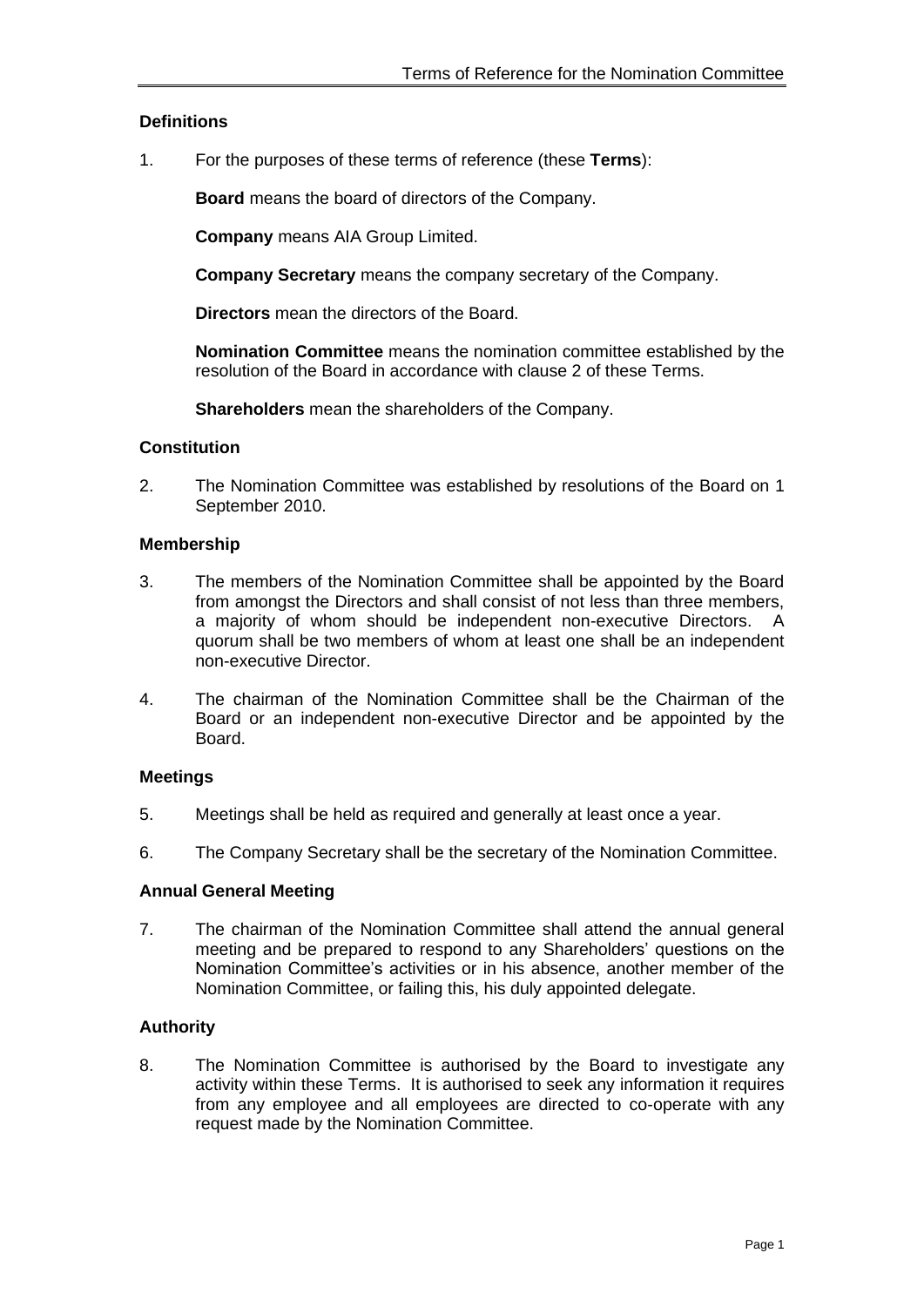9. The Nomination Committee is authorised by the Board to obtain outside independent professional advice and to secure the attendance of outsiders with relevant experience and expertise at its meeting, if it considers this necessary. The Nomination Committee shall be provided with sufficient resources to discharge its duties. The Nomination Committee should be exclusively responsible for establishing the selection criteria, selecting, appointing and setting the terms of reference for any external consultant who advises the Nomination Committee.

## **Duties**

- 10. The duties of the Nomination Committee shall include:
	- (a) Annually reviewing the structure, size and composition (including the skills, knowledge and experience) required of the Board as well as the diversity of background and experience of the Board members and making recommendations to the Board with regard to any changes;
	- (b) giving full consideration to succession planning for Directors in the course of its work, taking into account the challenges and opportunities facing the Company and what skills and expertise are therefore needed on the Board in the future;
	- (c) determining the policy, criteria and procedures for the nomination of Directors, and identifying individuals suitably qualified to become Directors and selecting or making recommendations to the Board on the selection of individuals nominated for directorship;
	- (d) assessing the independence of independent non-executive Directors;
	- (e) before appointments are made by the Board, evaluating the balance of skills, knowledge and experience on the Board as well as the diversity of background and experience of the Board members, and, in the light of this evaluation preparing a description of the role and capabilities required for a particular appointment with due regard to the Board Diversity Policy. In identifying suitable candidates, the Nomination Committee shall:
		- (i) use open advertising or the services of external advisers to facilitate the search;
		- (ii) consider candidates from a wide range of backgrounds; and
		- (iii) consider candidates on merit and against objective criteria, taking care that appointees have enough time available to devote to the position;
	- (f) keeping under review the leadership needs of the Company, both executive and non-executive, with a view to ensuring the continued ability of the Company to compete effectively in the marketplace;
	- (g) keeping up to date and fully informed about strategic issues and commercial changes affecting the Company and the market in which it operates; and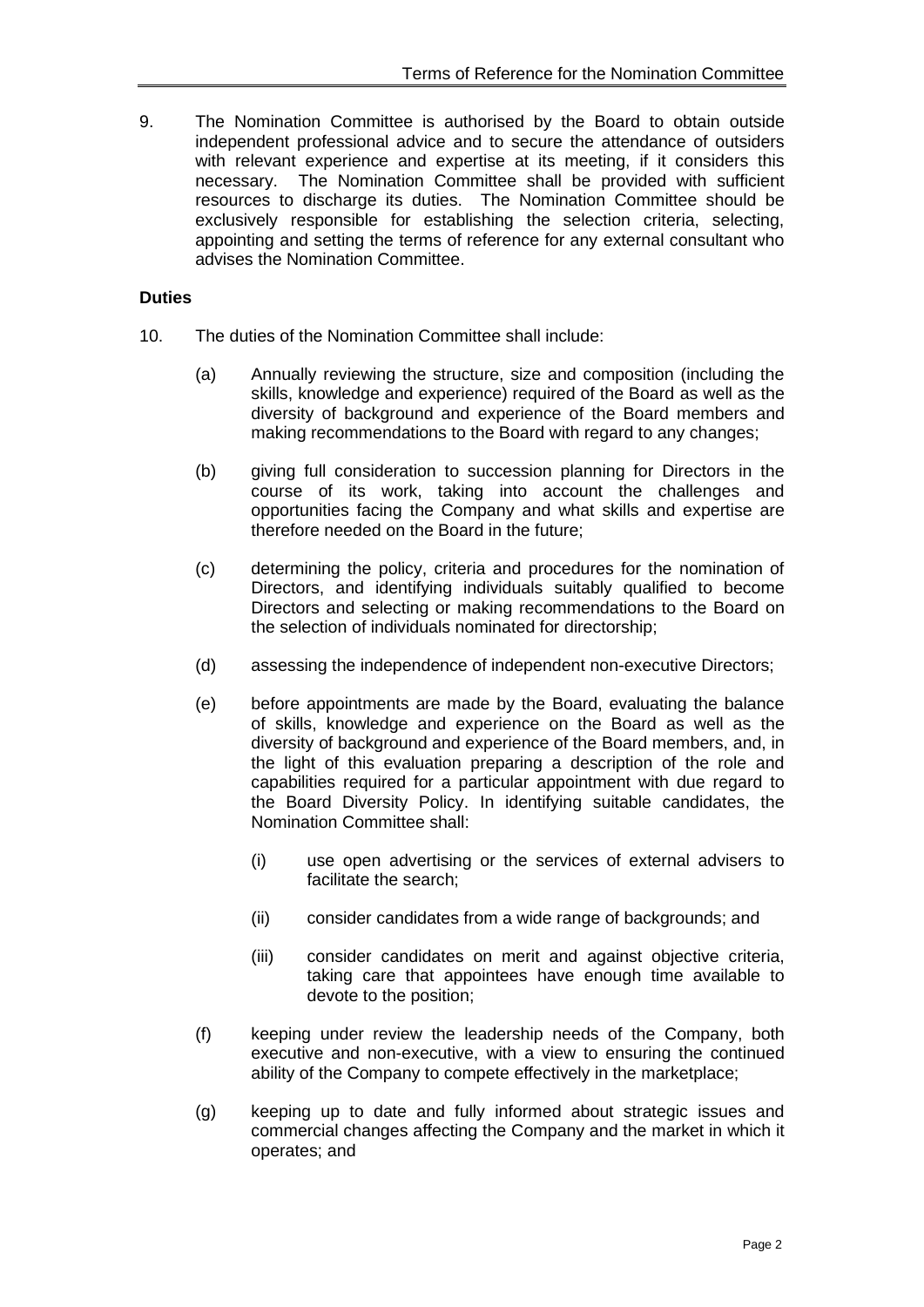- (h) ensuring that on appointment to the Board, non-executive Directors receive a formal letter of appointment setting out clearly what is expected of them in terms of time commitment, committee service and involvement outside board meetings.
- 11. The Nomination Committee shall also make recommendations to the Board concerning:
	- (a) formulating plans for succession for both executive and non-executive Directors;
	- (b) suitable candidates for the role of independent non-executive Directors;
	- (c) membership of the Company's audit, nomination, remuneration and Board risk committees, in consultation with the chairmen of those committees;
	- (d) the re-appointment of any non-executive Director at the conclusion of their specified term of office having given due regard to their performance and ability to continue to contribute to the Board in the light of the knowledge, skills and experience required;
	- (e) the continuation (or not) in service of any Director who has reached the age of 70;
	- (f) the re-election of any Director in a general meeting under the "retirement by rotation" provisions in the Company's Articles of Association having due regard to their performance and ability to continue to contribute to the board in the light of the knowledge, skills and experience require;
	- (g) the re-election of any long serving independent non-executive Director at general meetings under the "retirement by rotation" provisions in the Company's Articles of Association having due regard to their continuing independence, as may be demonstrated by their contributions, impartiality and effective oversight of the management of the Company during their tenure as Directors;
	- (h) any matters relating to the continuation in office of any Director at any time including the suspension or termination of service of an executive Director as an employee of the Company subject to the provisions of the law and their service contract; and
	- (i) the appointment of any Director to an executive or other office, other than to the positions of Chairman of the Board and Group Chief Executive, the recommendation for which would be considered at a meeting of the full Board.